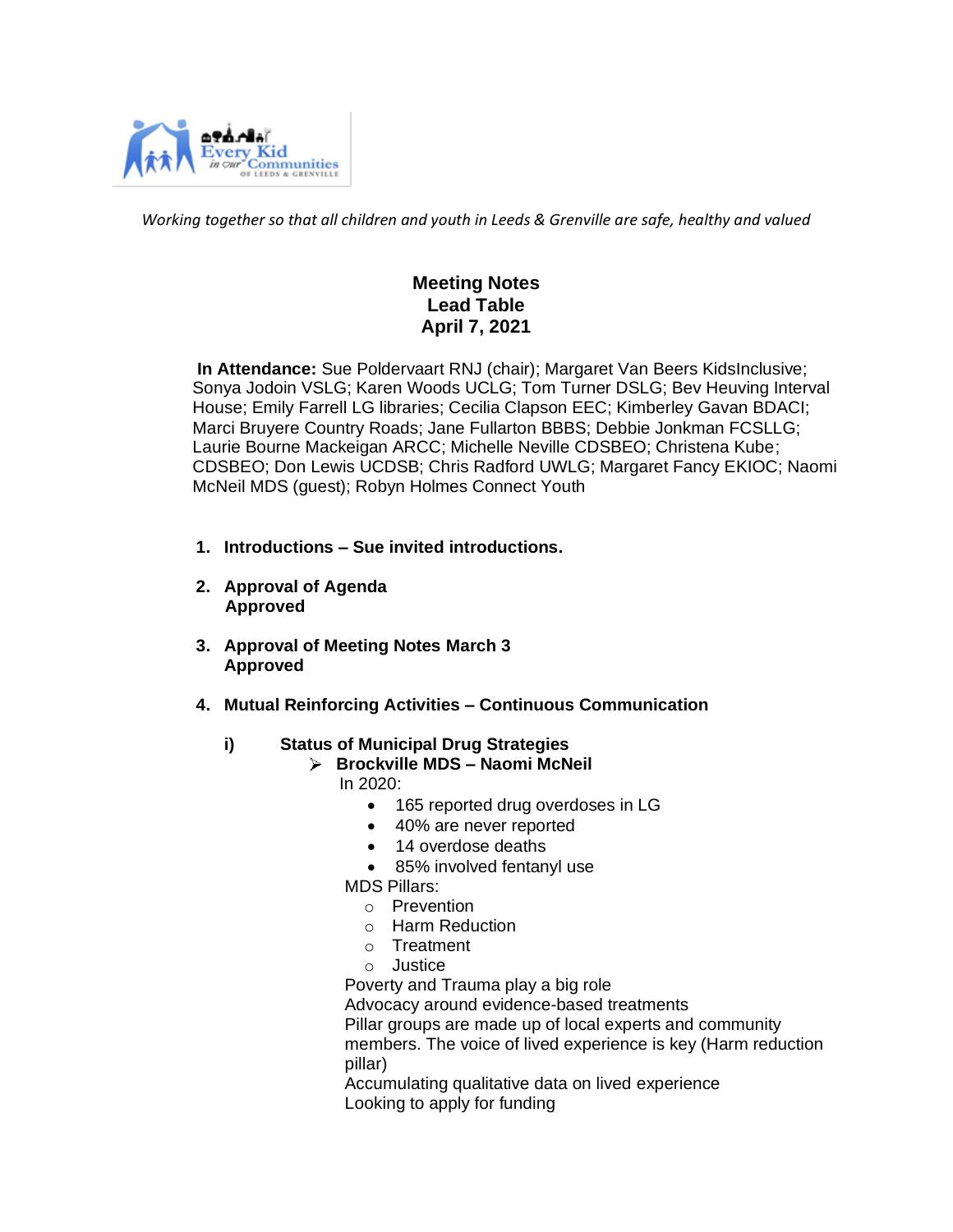How can EKIOC or CYI support the prevention pillar? Decision that this work links closely with CYI. Margaret and Don will bring to that group

#### **South Grenville and Gananoque**

South Grenville appears to be on hold. Jane Hess is looking for support at Health Unit.

Gananoque MDS put together a report that has gone to Council.

- **Identification of gaps**
- Decision to continue conversation at CYI
- **How Community Partners can Support** School Boards –

Don reported that Greg Francis (Brockville Police) and Jen Adams (Health Unit) will lead a virtual assembly at TISS on April 8 There will be a community meeting with parents related to fentanyl use. Don will forward the date.

Michelle reported that CDSBEO is working with Lung Association around vaping and cannabis

## **ii) Following up on 2-1-1 Presentation**

Discussion on where we collectively want to go in terms of using 2-1-1

 Margaret VB asked if it would make sense to do a service navigation check-in among our network members With attention and discussion is there a way we can better integrate it?

 211 provides community level data – can we make an investment in keeping data accurate and up to date?

 2-1-1 is a starting point – an addition to what's in place Kimberley Gavan and Jane F. commented that 211 feels antiquated. There is a richness in relationships leading to "warm handoff"

## **Developing a Coordinated Approach**

Kim Gavan, Margaret VB and Cecilia Clapson will form a work group to bring back recommendations.

# **iii) Asset Builder Event**

- **Do we want to go ahead?** Consensus to go ahead with event. Kim suggested recognizing teams for their work as opposed to individuals. Emphasis on connectedness… working together
- **Who will work on it?** Margaret F., Michelle Neville, and a staff person from BDACI

## **5. Continuous Communication**

**i) Update on Ontario Health Teams (Lorena) (tabled)**

# **ii) Update on Schools**

No news on what is happening after April break New quadmester after break